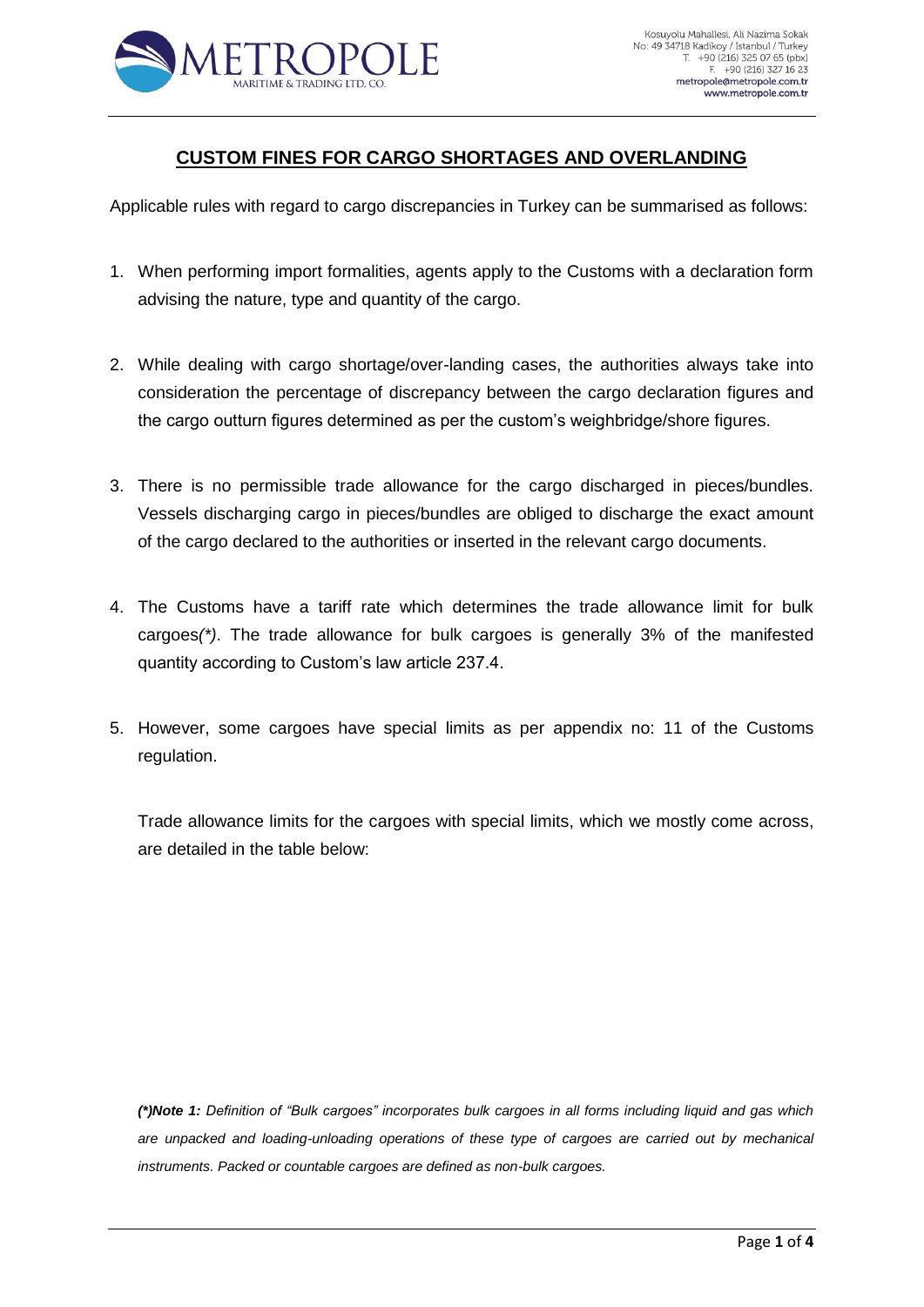

| <u>HS Code (**)</u> | <b>Materials</b>                                     | <b>Trade Allowance Limit</b> |
|---------------------|------------------------------------------------------|------------------------------|
|                     |                                                      |                              |
| 2707.00             | Oils etc. from high temp coal tar, sim aromatic etc. | 0.5                          |
| 2707.10.00.00.00    | Benzol (Benzene)                                     | 0.5                          |
| 2707.20.00.00.00    | Toluol (Toluene)                                     | 0.5                          |
| 2707.30.00.00.00    | Xylol (Xylenes)                                      | 0.5                          |
| 2707.40.00.00.00    | Naphthalene                                          | 0.5                          |
| 2707.50.00.00.11    | Solvent Naphtha                                      | 0.5                          |
| 2709.00             | Crude oil from petroleum and bituminous minerals     | 1.0                          |
| 2710.12             | Oil (not crude) from petrol & bitum mineral etc.     | 0.5                          |
| 2710.12.15.00.11    | <b>Fuel Naphtha</b>                                  | 0.5                          |
| 2710.12.41.00.00    | With an octane number (RON) of less than 95          | 0.5                          |
| 2710.12.45.00.11    | 95 octane unleaded gasoline                          | 0.5                          |
| 2710.12.49.00.11    | 98 octane unleaded gasoline                          | 0.5                          |
| 2710.12.70.00.00    | Spirit type jet fuel                                 | 0.5                          |
| 2710.19.21.00.00    | Jet fuel                                             | 0.5                          |

2710.19.25.00.11 Kerosene oil 0.5 2710.19.43.00.11 Diesel 0.5 2710.19.43.00.13 Marine diesel 0.5 2710.19.62.00.11 Fuel oil 0.5 2710.19.62.00.19 Marine fuel (RMK-380) 0.5 2712.10.10.00.00 Crude 0.5 2712.90.99.10.00 Paraffin 0.5

*(\*\*)Note 2: The Harmonized Commodity Description and Coding System generally referred to as "Harmonized System" or simply "HS" is a multipurpose international product nomenclature developed by World Customs Organization (WCO). It comprises around 5,000 commodity groups; each identified by a six digit code, arranged in a legal and logical structure and is supported by well-defined rules to achieve uniform classification. The system is used by more than 200 countries and economies as a basis for their Customs*  tariffs and for the collection of international trade statistics. Over 98 % of the merchandise in international *trade is classified in terms of the HS.*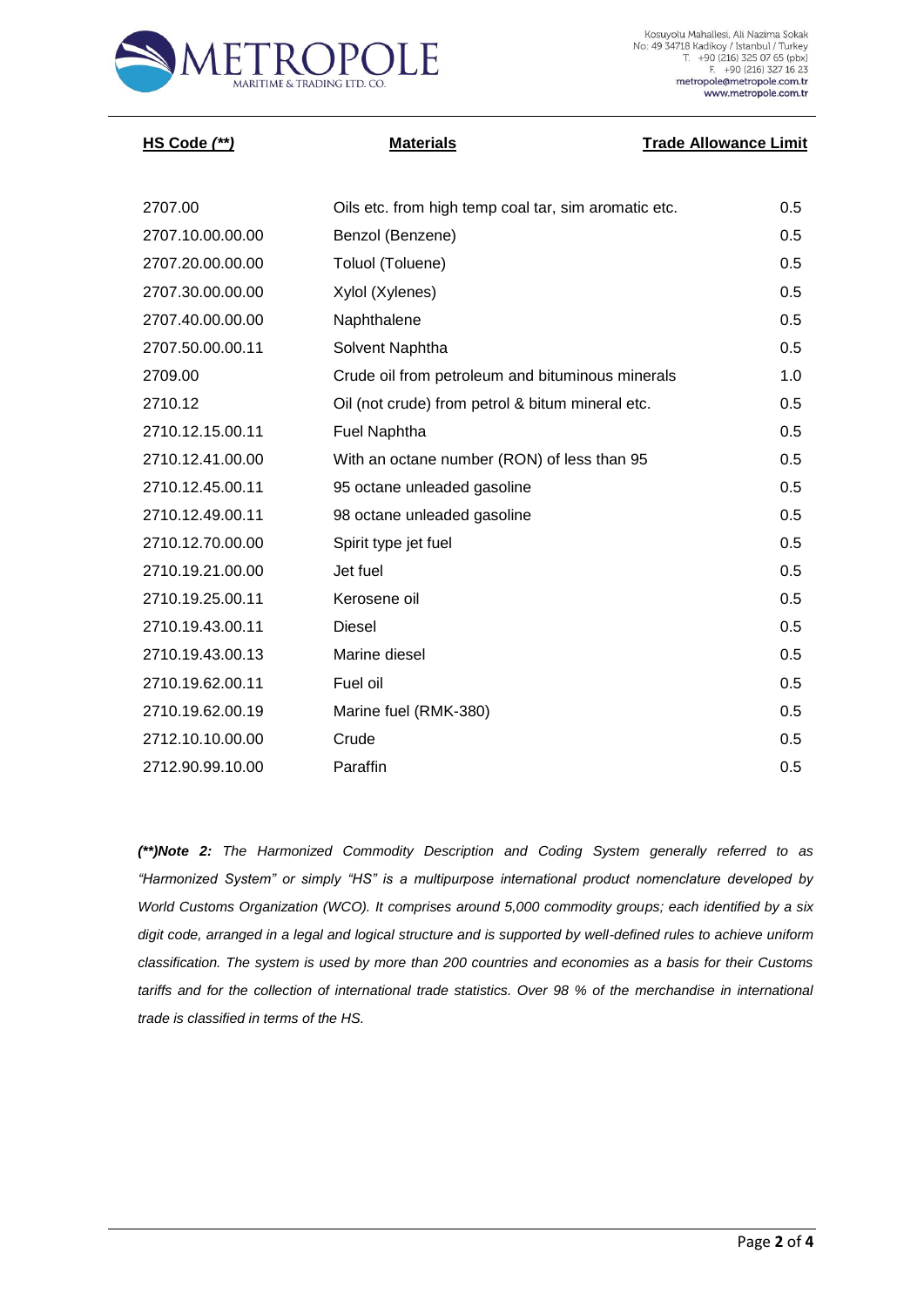

- 6. As per the applicable rules, if a shortage or over landing is recorded, the Customs will ask for an explanation from the Owners / their agent to clarify the cause of the subject shortage. In order to provide a reliable explanation, the Customs initially grant three (3) months to the Owners. Further three (3) months will be granted by the Customs if the same will be demanded by the agent.
- 7. The only way to explain the discrepancy is to obtain a "Correction Manifest" or "Explanation Letter" from the load port. The document should state that the actual quantity loaded on board the vessel was less/more than that initially declared and the actual figure should be corrected in accordance with the cargo outturn figure at the discharging port. The document first needs to be signed by the Chamber of Commerce or the Harbour Master of the loading port if Chamber of Commerce is not available. Thereafter it needs to be legalized by the Turkish Consulate or Embassy.
- 8. In the event that the Owners failed to obtain the Correction Manifest from the loading port or if the Correction Manifest submitted to the Customs is not accepted by the authorities, then a fine would be imposed in relation to the short/over landed cargo.
- 9. While calculating the fine amount, the quantity of the short/over-landed cargo exceeding the trade allowance limit will be taken into the consideration.

The amount of fine for over-landed cargo is generally equal to the CIF value of the overlanded cargo.

The amount of fine for short-landed cargo is generally equal to the import taxes of the short-landed cargo. (Custom fine= CIF value x import regime tax rate)

10. If the Customs decide to impose a fine, the fine that would be imposed is not negotiable. However, if the fine is paid within 30 days from the notification date of the fine, a 25% reduction will be applied as per the procedure of collecting public credits.